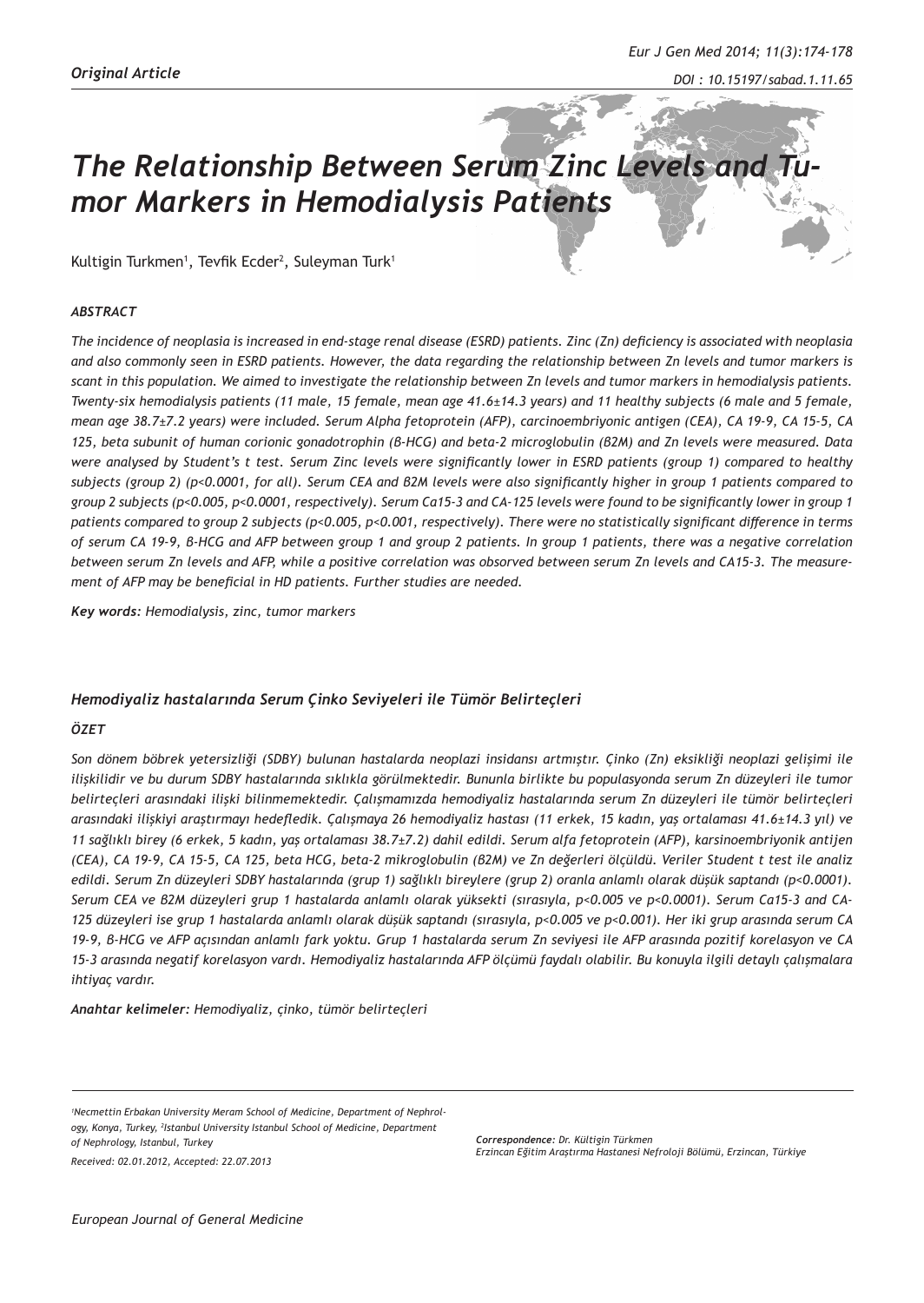# **INTRODUCTION**

Zinc (Zn) deficiency is a leading cause of diseases in developing countries (1). Hemodialysis (HD) patients are at risk for both deficiency and accumulation of trace elements including zinc (Zn), depending on dietary intake, removal by dialysis, the composition of the source water used for hemodialysis and residual kidney function (2-3). Zinc deficiency is associated with delayed wound healing (4), and immune deficiency characterized by impaired cell proliferation, abnormal T-cell function, defective phagocytosis, and abnormal cytokine expression(5-6), all of which might contribute to the excess risk of infection observed in hemodialysis patients (7-9).

The incidence of neoplasia is increased in patients with end-stage renal disease (ESRD) receiving HD (10). Tumor markers are useful to exclude active malignant diseases in the candidates for transplantation and ESRD patients receiving HD (11). Zn deficiency is also commonly seen in end-stage renal disease patients (12). Serum Zn levels were found to be associated with some malignancies including head, neck and esophagus cancer (13-14). Hence, we aimed to investigate the relationship among serum Zn levels and tumor markers including, alpha fetoprotein (AFP), carcinoembriyonic antigen (CEA), CA 19-9, CA 15-5, CA 125, beta subunit of human corionic gonadotrophin (β-HCG) and beta-2 microglobulin (β2M) in hemodialysis patients.

# **MATERIALS AND METHODS**

Twenty-six hemodialysis patients (Group 1) and 11 healthy subjects (Group 2) were included in this crosssectional study. Among the 26 patients in Group 1, 11 were male and 15 were female with the mean age of 41.6±14.3 (21-67 years). The patients had been on hemodialysis for 66.3±8.1 months. None of the patients

and healthy subjects had clinical evidence of malignancy. Among the 11 healthy subjects in group 2, 6 of them were male and 5 of them were female with the mean age of 38.7±7.2 (26-45 years).

HD patients were receiving thrice-weekly dialysis for a 4-h period with a standard bicarbonate-containing dialysate bath using a biocompatible HD membrane (Polysulfone, FX-80 series, Fresenius, Germany). Dialysate flow rates were 500 ml/min and blood-flow rates were 250–300 ml/min. Venous blood samples for biochemical analyses were drawn after an overnight fast between 8:00 pm and 8:00 am at a single midweek dialysis sessions. In all of the cases, serum Zn levels and the following tumor markers measured; AFP, CEA, CA 19-9, CA 15-5, CA 125, β-HCG and β2M. Serum Zn levels were measured by atomic absorbtion spectrophotometry. Tumor markers were measured in the serum by solid-phase, two site chemiluminescent enzyme immunometric assay.

The study protocol was approved by the Medical Ethics Committee of Istanbul University (Istanbul School of Medicine, Istanbul, Turkey). Written informed consent was obtained from all subjects included in the study.

#### *Statistical Analysis*

Data were entered into an electronic based SPSS statistical program. The results were analyzed by means of Students' t test and correlation analysis. Data are expressed as mean  $\pm$  SD. The significance was set at p<0.05.

# **RESULTS**

Serum zinc and tumor marker levels of ESRD patients and healthy subjects were shown in table 1. Serum Zinc levels were significantly lower in ESRD patients (group

*Eur J Gen Med 2014; 11(3):174-178*

*Table 1. Serum zinc, and tumor marker levels of ESRD patients and healthy subjects*

| Parameters                              | Group $1(n:26)$    | Group $2(n:11)$    | p values |  |
|-----------------------------------------|--------------------|--------------------|----------|--|
| $\overline{Z}$ <i>inc</i> ( $\mu$ g/dL) | $107.13{\pm}21.58$ | $206.91 \pm 25.38$ | 0.0001   |  |
| AFP(IU/mL)                              | $0.67{\pm}0.29$    | $0.81 \pm 0.27$    | >0.05    |  |
| CEA(nq/mL)                              | $4.45 \pm 3.87$    | $0.86 \pm 0.70$    | < 0.005  |  |
| $CA$ 19-9 (U/mL)                        | $26.13 \pm 36.46$  | $10.01 \pm 8.00$   | >0.05    |  |
| $CA$ 15-3 (U/mL)                        | $21.0 \pm 14.17$   | $44.17 \pm 19.58$  | < 0.005  |  |
| $CA$ 125 (U/mL)                         | $5.07 \pm 2.93$    | $9.01 \pm 6.01$    | < 0.01   |  |
| $B-HCG$ (mlU/mL)                        | $6.15 \pm 7.13$    | $4.26 \pm 2.03$    | >0.05    |  |
| $B2M$ (ng/mL)                           | 32445±13585        | $1667 + 421$       | < 0.0001 |  |
|                                         |                    |                    |          |  |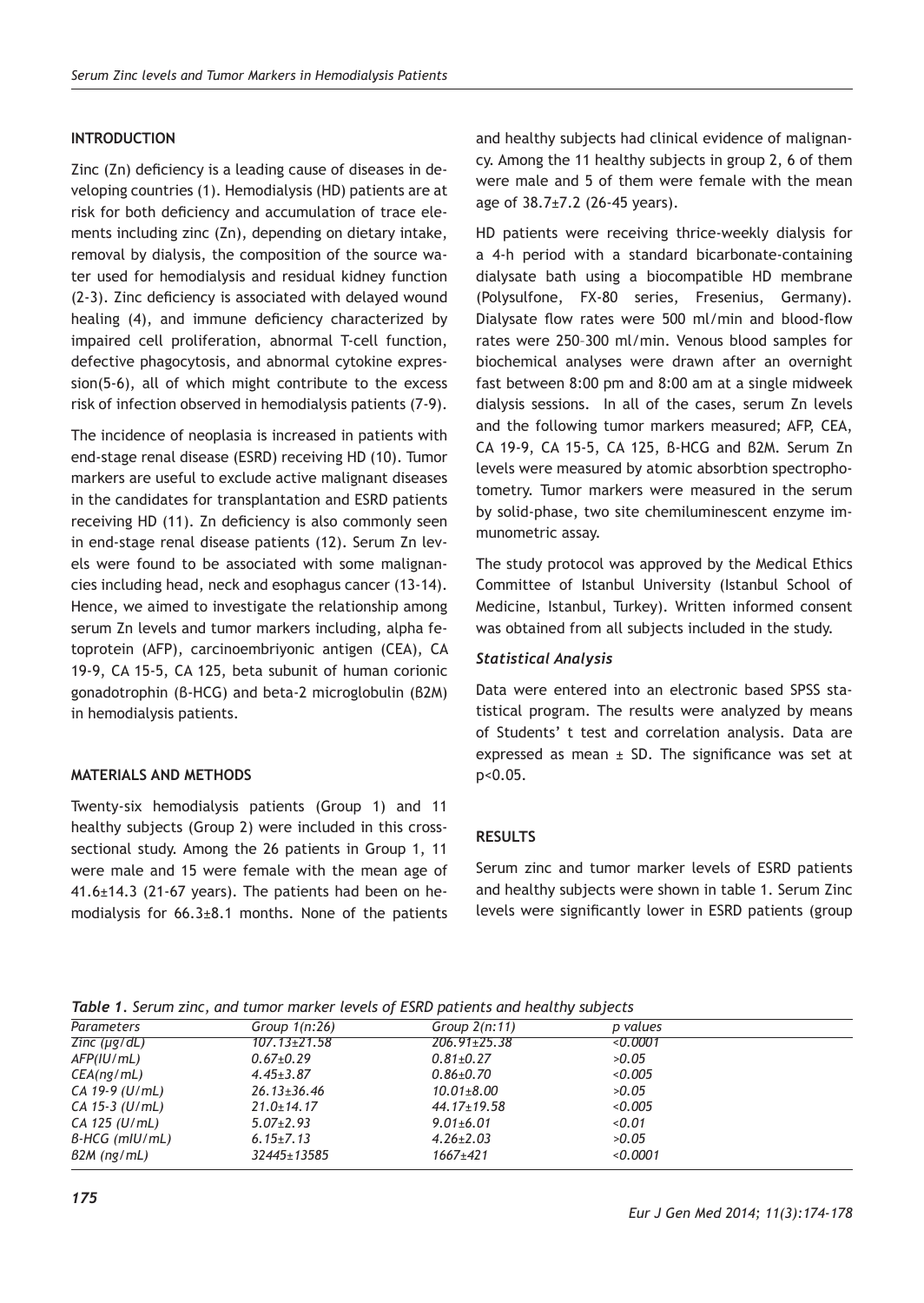*Table 2. The correlations between serum Zn levels and associated parameters in group 1 patients*

| <b>Parameters</b> | r value | p value |  |
|-------------------|---------|---------|--|
| <b>AFP</b>        | -0.62   | <0.05   |  |
| <b>CEA</b>        | $-0.24$ | >0.05   |  |
| CA 19-9           | $-0.25$ | >0.05   |  |
| $CA$ 15-3         | 0.67    | < 0.05  |  |
| CA 125            | $-0.09$ | >0.05   |  |
| B-HCG             | $-0.32$ | >0.05   |  |
| B2M               | 0.27    | >0.05   |  |
|                   |         |         |  |

1) compared to healthy subjects (group 2) (p<0.0001, for all). Serum CEA and β2M levels were also significantly higher in group 1 patients compared to group 2 subjects (p<0.005, p<0.0001, respectively). Serum Ca15-3 and CA-125 levels were found to be significantly lower in group 1 patients compared to group 2 subjects (p<0.005, p<0.001, respectively). There were no statistically significant difference in terms of serum CA 19-9, β-HCG and AFP between group 1 and group 2 patients.

In group 1 patients, there was a negative correlation between serum Zn levels and AFP, while a positive correlation was obsorved between serum Zn levels and CA15-3.

In group 2 patients, there were no correlation between serum Zn levels and tumor markers.

### **DISCUSSION**

There is a high incidence of neoplasia in renal transplant recipients and in CKD patients (15-16). Tumor markers are useful in the detection of various neoplasias but their sensitivity and specificity is controversial in this population (11, 17). Since the metabolism and clearance of these substances may be affected in renal failure, their serum levels may be found to be elevated in

|  | <b>Table 3.</b> The correlations between serum Zn levels and |  |  |
|--|--------------------------------------------------------------|--|--|
|  | associated parameters in group 2 patients                    |  |  |

| Parameters | r value | p value |  |
|------------|---------|---------|--|
| AFP        | $-0.13$ | >0.05   |  |
| <b>CEA</b> | $-0.06$ | >0.05   |  |
| CA 19-9    | $-0.03$ | >0.05   |  |
| $CA$ 15-3  | 0.029   | >0.05   |  |
| CA 125     | 0.022   | >0.05   |  |
| B-hCG      | 0.32    | >0.05   |  |
| B2M        | 0.07    | >0.05   |  |

uremic patients without underlying malignancy.

In our study, serum levels of CEA and β2M were significantly elevated in hemodialysis patients compared to healthy subjects. In the literature, there are conflicting results regarding serum CEA levels after HD treatment. Polenakovic et al. (18) showed that the mean values of CEA did not exceed the upper limit of normal values in chronic HD patients. Menzin et al. (19) also demonstrated that there were no difference in terms of serum CEA levels between pre and post hemodialysis periods. However, according to various study results, serum CEA levels strongly tend to duplicate after HD treatment (15, 20-21). Eskiocak et al. (22) demonstrated that serum CEA levels were significantly higher in HD patients compared to healthy subjects and CKD patients. The results of these studies were in accordance with the present study.

Tzitzikos et al. (15) have shown that serum CA 19-9 levels were increased after HD, however there was no difference in the serum levels of CA 19-9 in our study. In our study, serum levels of CA 15-3 and CA 125 were found to be higher in control subjects compared to HD patients, however, these results in both groups were within the normal limits. There are several malingn and bening conditions that serum CA 15-3 levels were increased. Tzitzikos et al. (15) found 13% of their HD patients had higher CA 15-3 levels than other. They concluded that the increased serum levels of CA 15-3 were probably due to the concomitant hepatitis C infection. Although, Camci et al. (23) demonstrated that HD patients had significantly elevated levels of serum CA 125 levels, there were also studies showed that these increased levels were attributed to gender.

Tzitzikos et al. (15) recently showed that serum AFP levels remained unaltered after the HD session, a finding which was also in accordance with our results and other studies. Eskiocak et al. (22) demonstrated that serum β-HCG levels were significantly higher in HD patients compared to healthy subjects and CKD patients. According to our study results, the serum β-HCG levels were found to be higher in HD patients when compared to healthy subjects. However, the values were not found to be statistically significant between 2 groups. Zinc deficiency is prevalent world wide especially in developing countries and may affect nearly 2 billion subjects (24). The major manifestations of include growth retardation, hypogonadism, cell-mediated immune dysfunctions,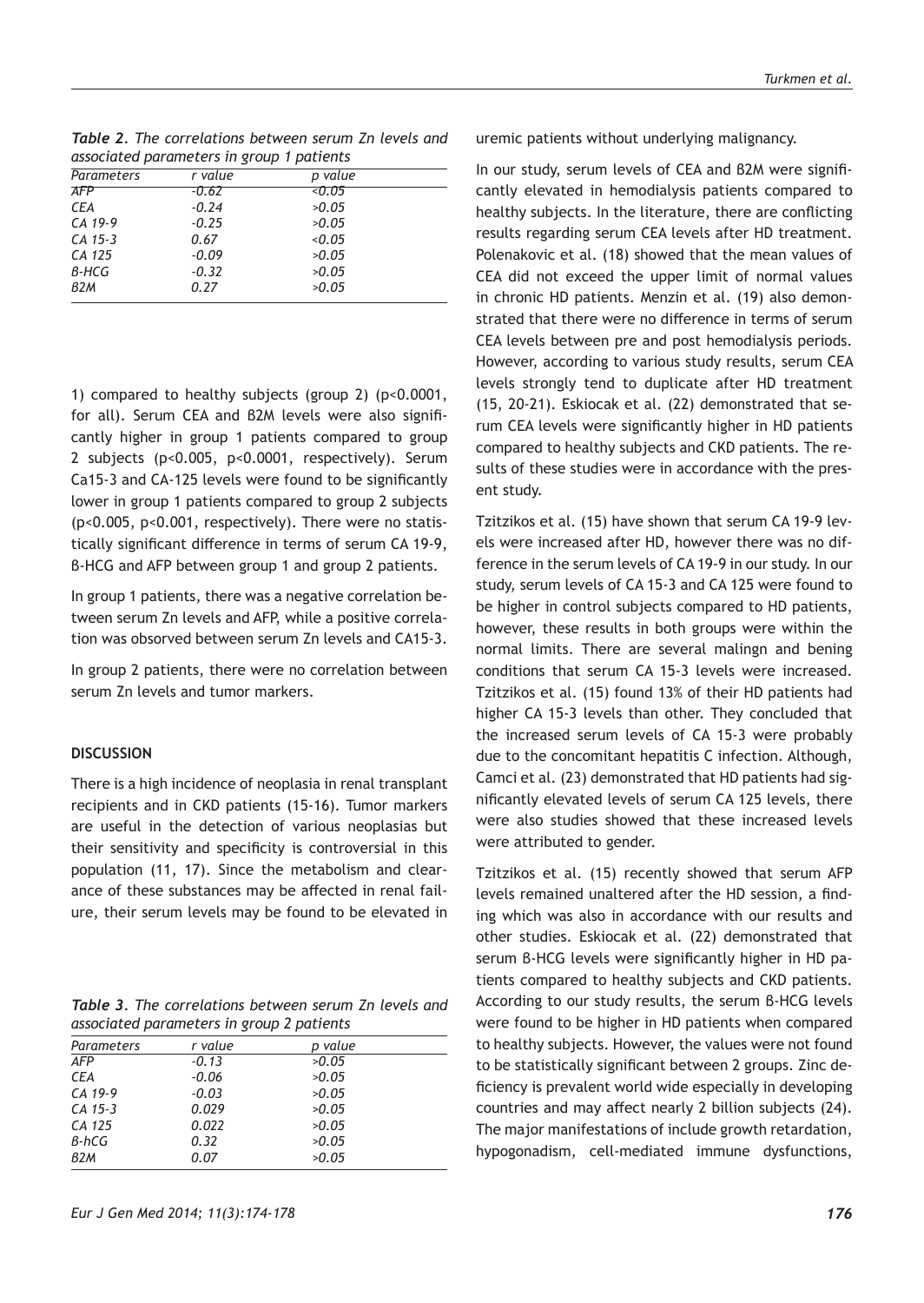and cognitive impairment (25). Zinc also functions as an antioxidant and anti-inflammatory agent (26). Oxidative stress and chronic inflammation have been implicated in development of many cancers including head, neck and esophagus cancer (13-14). Ananda et al. (24) showed that nearly 65% of these patients were zinc deficient based on their cellular zinc concentrations.

In a metaanalysis, Tonelli et al. (12) found that hemodialysis patients appear to have lower levels of zinc and selenium than people in the general population. In group 1 patients, serum Zn levels were markedly decreased compared to group 2 patients. In the present study, the correlation analysis showed a positive correlation between serum Zn levels and CA15-3 and a negative correlation between serum Zn levels and AFP in hemodialysis patients. On the other hand, no correlation was observed between serum Zn levels and tumor markers in healthy subjects.

Our study has some limitations; first, this is a cross sectional analysis of ESRD patients regarding the relationship between serum zinc levels and tumor markers. Second, the sample size was relatively small. In conclusion, the measurement of some of the tumor markers including alfa-feto protein and β-HCG may be beneficial in HD patients. Repletion of the zinc may be beneficial to prevent various cancers in this population. Concerning the contraversial results reported in the literature, further detailed investigations about this subject are needed.

## *REFERENCES*

- *1. Shrimpton R, Gross R, Darnton-Hill I, Young M. Zinc deficiency: what are the most appropriate interventions? BMJ 2005 12;330(7487):347-9.*
- *2. Zima T, Tesar V, Mestek O, Nemecek K. Trace elements in end-stage renal disease. Blood Purif 1999;17(4):187-98.*
- *3. D'Haese PC, De Broe ME. Adequacy of dialysis: trace elements in dialysis fluids. Nephrol Dial Transplant 1996;11 Suppl 2:92-7.*
- *4. Prasad AS. Zinc deficiency in humans: a neglected problem. J Am Coll Nutr 1998 Dec;17(6):542-3.*
- *5. Rink L, Gabriel P. Zinc and the immune system. Proc Nutr Soc 2000;59(4):541-52.*
- *6. Shankar AH, Prasad AS. Zinc and immune function: the biological basis of altered resistance to infection. Am J Clin Nutr 1998;68(2 Suppl):447S-63S.*
- *7. Collins AJ, Kasiske B, Herzog C, et al. Excerpts from the United States Renal Data System 2004 annual data report: atlas of end-stage renal disease in the United States. Am J Kidney Dis 2005;45(1 Suppl 1):A5-7, S1-280.*
- *8. Ishani A, Collins AJ, Herzog CA, Foley RN. Septicemia, access and cardiovascular disease in dialysis patients: the USRDS Wave 2 study. Kidney Int 2005;68(1):311-8.*
- *9. O'Seaghdha CM, Foley RN. Septicemia, access, cardiovascular disease, and death in dialysis patients. Perit Dial Int 2005;25(6):534-40.*
- *10. Lindner A, Farewell VT, Sherrard DJ. High incidence of neoplasia in uremic patients receiving long-term dialysis. Cancer and long-term dialysis. Nephron 1981;27(6):292-6.*
- *11. Lye WC, Tambyah P, Leong SO, Lee EJ. Serum tumor markers in patients on dialysis and kidney transplantation. Adv Perit Dial 1994;10:109-11.*
- *12. Tonelli M, Wiebe N, Hemmelgarn B, et al. Trace elements in hemodialysis patients: a systematic review and metaanalysis. BMC Med 2009;7:25.*
- *13. Castro L, Freeman BA. Reactive oxygen species in human health and disease. Nutrition 2001;17(2):161, 3-5.*
- *14. Abnet CC, Lai B, Qiao YL, et al. Zinc concentration in esophageal biopsy specimens measured by x-ray fluorescence and esophageal cancer risk. J Natl Cancer Inst 2005 16;97(4):301-6.*
- *15. Tzitzikos G, Saridi M, Filippopoulou T, et al. Measurement of tumor markers in chronic hemodialysis patients. Saudi J Kidney Dis Transpl 2010;21(1):50-3.*
- *16. Sutherland GA, Glass J, Gabriel R. Increased incidence of malignancy in chronic renal failure. Nephron 1977;18(3):182-4.*
- *17. Kuno T, Kaizu K. Use of tumor markers in patients on chronic hemodialysis. Nihon Rinsho 2004;62 Suppl 6:391-4.*
- *18. Polenakovic M, Sikole A, Dzikova S, Polenakovic B, Gelev S. Acquired renal cystic disease and tumor markers in chronic hemodialysis patients. Int J Artif Organs 1997;20(2):96-100.*
- *19. Menzin AW, Kobrin S, Pollak E, Goodman DB, Rubin SC. The effect of renal function on serum levels of CA 125. Gynecol Oncol 1995;58(3):375-7.*
- *20. Pecchio F, Rapellino M, Ruffini E, Cavallo A. Half-life of carcinoembryonic antigen following curative resection of adenocarcinoma of the lung. Int J Biol Markers 1992;7(2):119-20.*
- *21. Zeferos N, Digenis GE, Christophoraki M, et al. Tumor markers in patients undergoing hemodialysis or kidney transplantation. Nephron 1991;59(4):618-20.*
- *22. Eskiocak S, Dortok H, Alvur M, Cengiz K. Tumour markers in chronic renal failure and haemodialysis patients. Nephrol Dial Transplant 1995;10(7):1256.*
- *23. Camci C, Buyukberber S, Tarakcioglu M, et al. The effect of continuous ambulatory peritoneal dialysis on serum CA-125 levels. Eur J Gynaecol Oncol 2002;23(5):472-4.*
- *24. Prasad AS, Beck FW, Snell DC, Kucuk O. Zinc in cancer prevention. Nutr Cancer. 2009;61(6):879-87.*